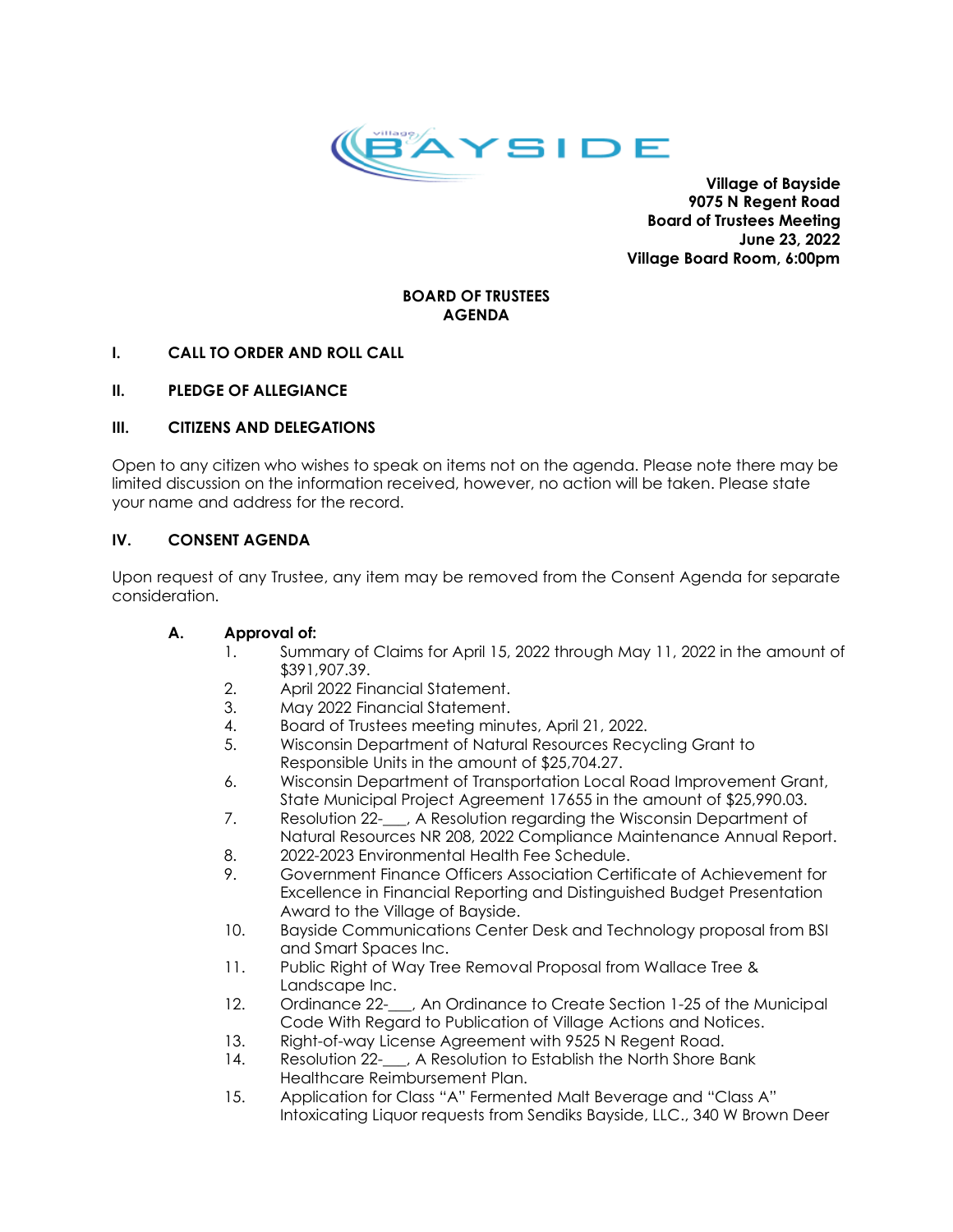Road and Otto's Bayside Wine and Spirits, 8850 N Port Washington Road which have been approved by the Police Department.

16. Application for Class "B" Fermented Malt Beverage and "Class B" Intoxicating Liquor requests from Natural Events Inc., 1111 E Brown Deer Road and Ginza II Fox Point, Inc., 333 W Brown Deer Road, Suite O which have been approved by the Police Department.

## **V. BUSINESS AGENDA**

## **A. COMMITTEE AND COMMISSION REPORTS**

### **1. Public Safety Committee**

- a. Swearing In of Captain Thomas Liebenthal.
- b. Discussion/action on April and May 2022 Communications Center Report.
- c. Discussion/action on April and May 2022 Police Department Report.

### **2. Finance and Administration Committee**

- a. Swearing In of Madeline Moltzan as Deputy Clerk/Treasurer.
- b. Discussion/action on April and May 2022 Administrative Services Report.
- c. Discussion/action on 2023 Village Budget Schedule and Guidelines.
- d. Discussion/acceptance of 2021 Village Audit.
- e. Discussion/action on Resolution 22-\_\_\_\_, A Resolution to amend the 2022 Annual Program Budget.
- f. Discussion/update on 4th of July Parade, Fall Fest, and Community Event Sponsorship Program.

#### **3. Public Works Committee**

- a. Discussion/action on April and May 2022 Department of Public Works Report.
- b. Discussion/action on Amendment One to the Intergovernmental Cooperation Agreement between the Milwaukee Metropolitan Sewerage District and the Village of Bayside for Brown Deer Road Sewer Project.
- c. Discussion/action on Milwaukee Metropolitan Sewerage District and Village of Bayside M10005BA01 for Private Property Infiltration and Inflow Reduction Agreement.
- d. Discussion/action on East Side Relief Sanitary Sewer Design and